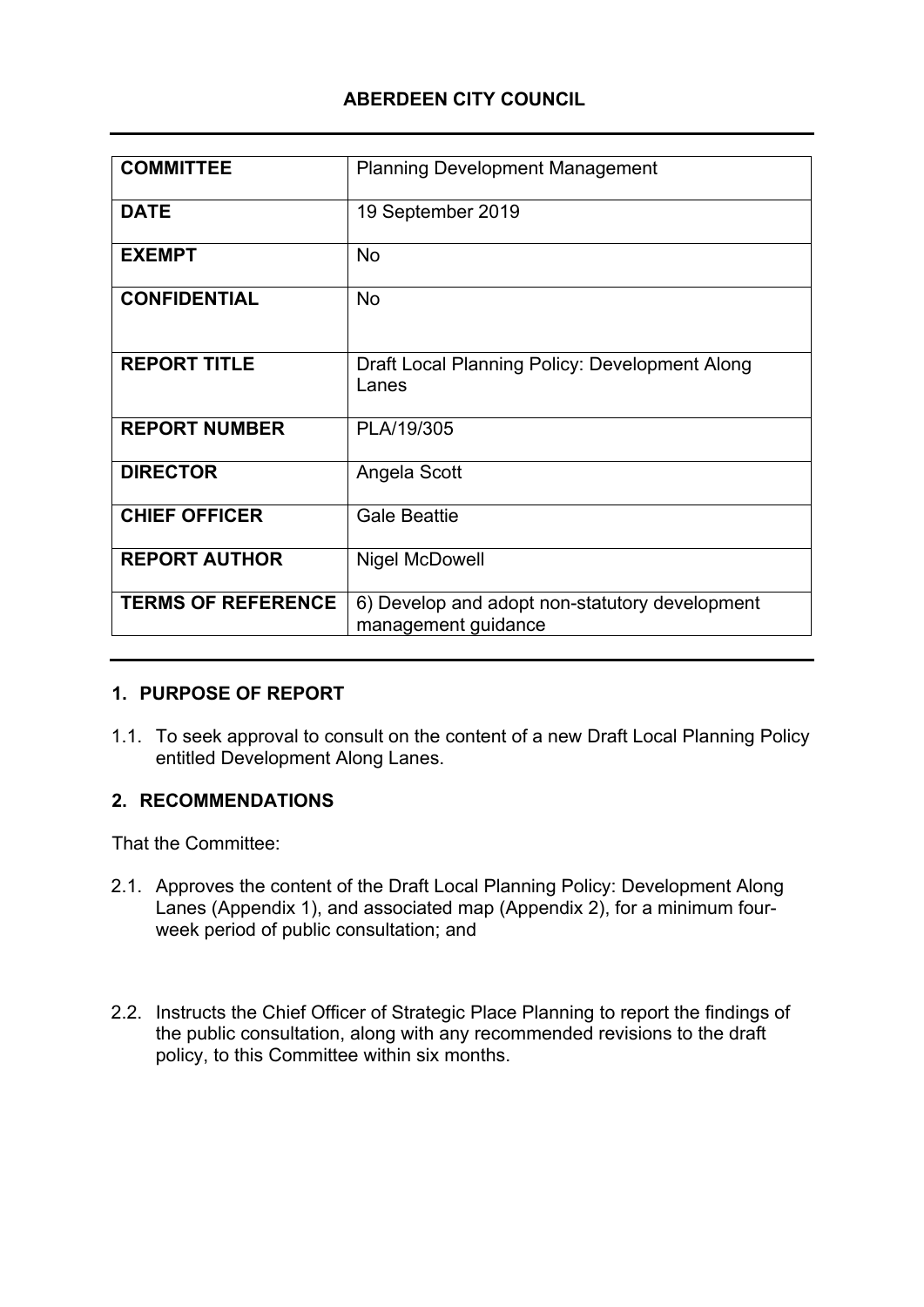## **3. BACKGROUND**

# **Local Planning Policy**

3.1. The Aberdeen Local Development Plan 2017 is currently supported by statutory Supplementary Guidance and non-statutory guidance such as Technical Advice Notes and Local Planning Advice. On 25 July 2019 the Planning (Scotland) Act 2019 was given Royal Assent and Section 9 of this Act has the effect of repealing the ability of Local Authorities to adopt Supplementary Guidance in connection with a Local Development Plan. The date or timing of when this section will come into force is as yet unknown and it is expected that the Scottish Government will give details of the implementation of the 2019 Act in the autumn. As such, Officers within the Local Development Plan Team are currently considering how new policy and guidance, such as this draft on Development Along Lanes, should be endorsed. A new title is therefore proposed to incorporate these documents 'Local Planning Policy'. These documents would not be part of the Local Development Plan but, should Members choose to adopt them, at a later date, they would be a material consideration in the determination of applications.

### **Development Along Lanes**

- 3.2. This Draft Local Planning Policy provides planning and design parameters for new residential redevelopment along established lanes within the city centre and the Albyn Place / Rubislaw Conservation Area (see Appendix 2), as well as for new residential development along lanes in masterplanned areas as defined on page 45 of the Aberdeen Local Development Plan (2017).
- 3.3. The recent increase in supply of 21st century purpose-built office accommodation within the city is driving an increase in historic property, originally built for residential use but later converted for office accommodation, coming back onto the open market. As part of this context of change and adaption, a policy direction on the sympathetic remodelling of the historic fabric of these buildings, their curtilage and feus is necessary. This is the purpose of the Draft document presented to Members today.
- 3.4. The change in market demand for these proprieties comes at a time where Aberdeen City Council is enabling the recommendations of the City Centre Masterplan and investing in the amenities and place quality of the city centre at the heart of the city region. Proximity to shops and local services, coupled with a strong and valuable architectural legacy, means that the city centre and its surrounding areas should present attractive sustainable opportunities for quality residential redevelopment. The Draft Development Along Lanes document promotes opportunities to increase the residential population in the identified areas, as residents should be attracted by greater dwelling choice in a safe well-connected environment. This will in turn support greater diversity and urban intensity.
- 3.5. The parameters provided in this Draft document are however also applicable to development along new lanes within masterplanned areas where lane characteristics should from part of a well-designed hierarchy of place and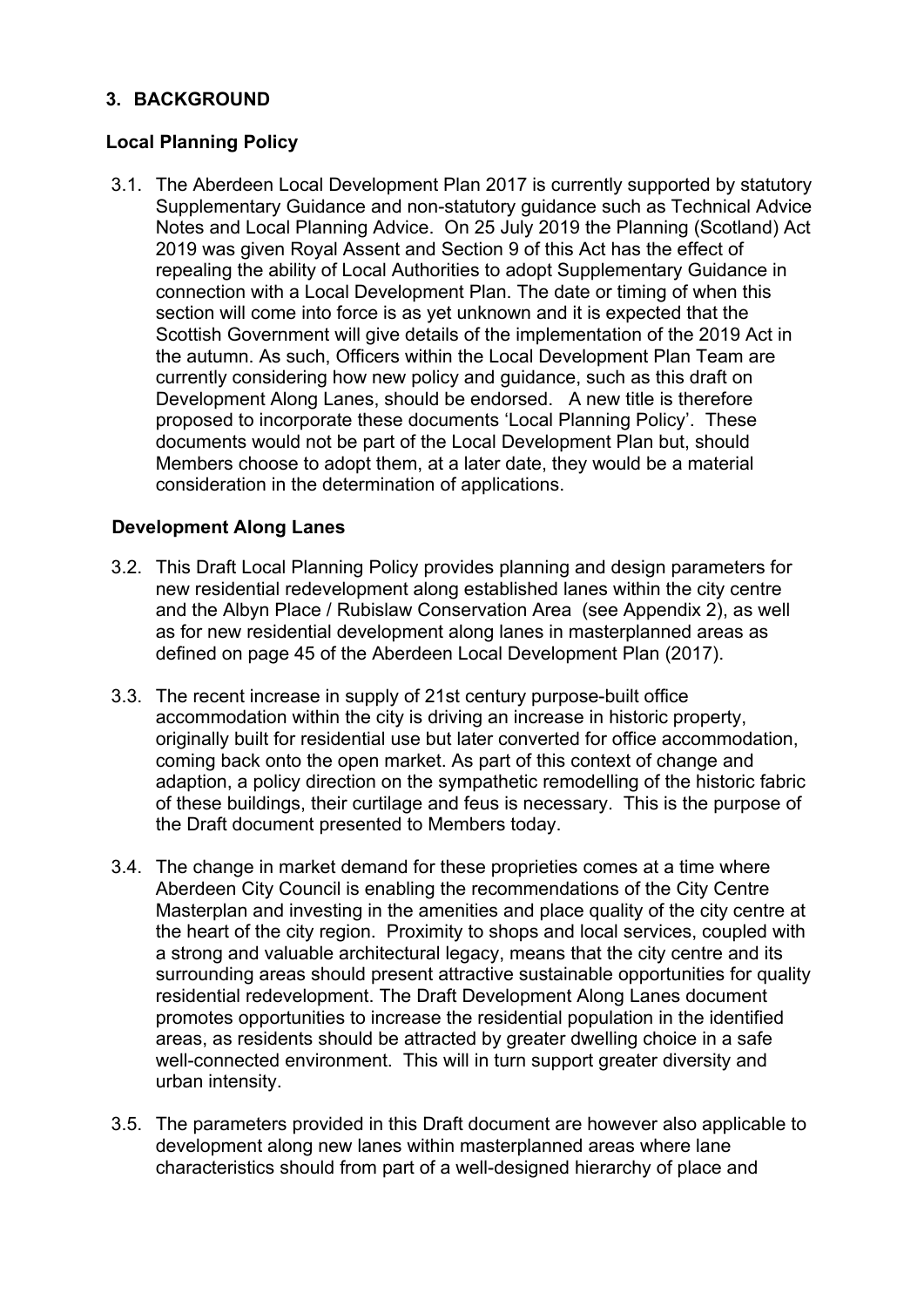movement networks. In these areas encouragement should also be given to a greater range of different dwelling types providing greater choice and improve whole–life options in planning for sustainable communities.

#### **Next Steps – Public Consultation**

- 3.6. This report seeks approval to proceed with public consultation on the Draft Local Planning Policy over a minimum 4-week period, and before being published for consultation will be graphically designed.
- 3.7. The Draft Local Planning Policy would be made available as follows:
	- Publication of document on Aberdeen City Council 'Consultation Hub' <https://consultation.aberdeencity.gov.uk/>
	- Advertisement in the P&J
	- Hard copy of the document available for review at Marischal College, between 9am and 5pm Monday to Friday and in the Aberdeen Central Library.
	- Issue a press release on the Council's website advertising the consultation period, how to view and comment on the Draft document.
	- Availability of relevant Planning Officers to meet, discuss and present with any interested party.
	- Notification (email) of the consultation will also be issued to statutory consultees and all Community Councils.
- 3.8. Subject to Committee approval, the results of the public consultation will be reported back to a future meeting of this Committee, within six months, including any recommended revisions to the Draft document.

#### **Next Steps – Strategic Environmental Assessment**

3.9. A Strategic Environmental Assessment (SEA) may be required for the proposed Draft Local Planning Policy as it falls within the 'sets the framework for future development consent of projects' remit. A SEA Screening submission is currently underway which will assess whether the Draft Policy is likely to have significant environmental effects. The results of this process will be reported back to a future meeting of this Committee alongside the outcomes of the public consultation.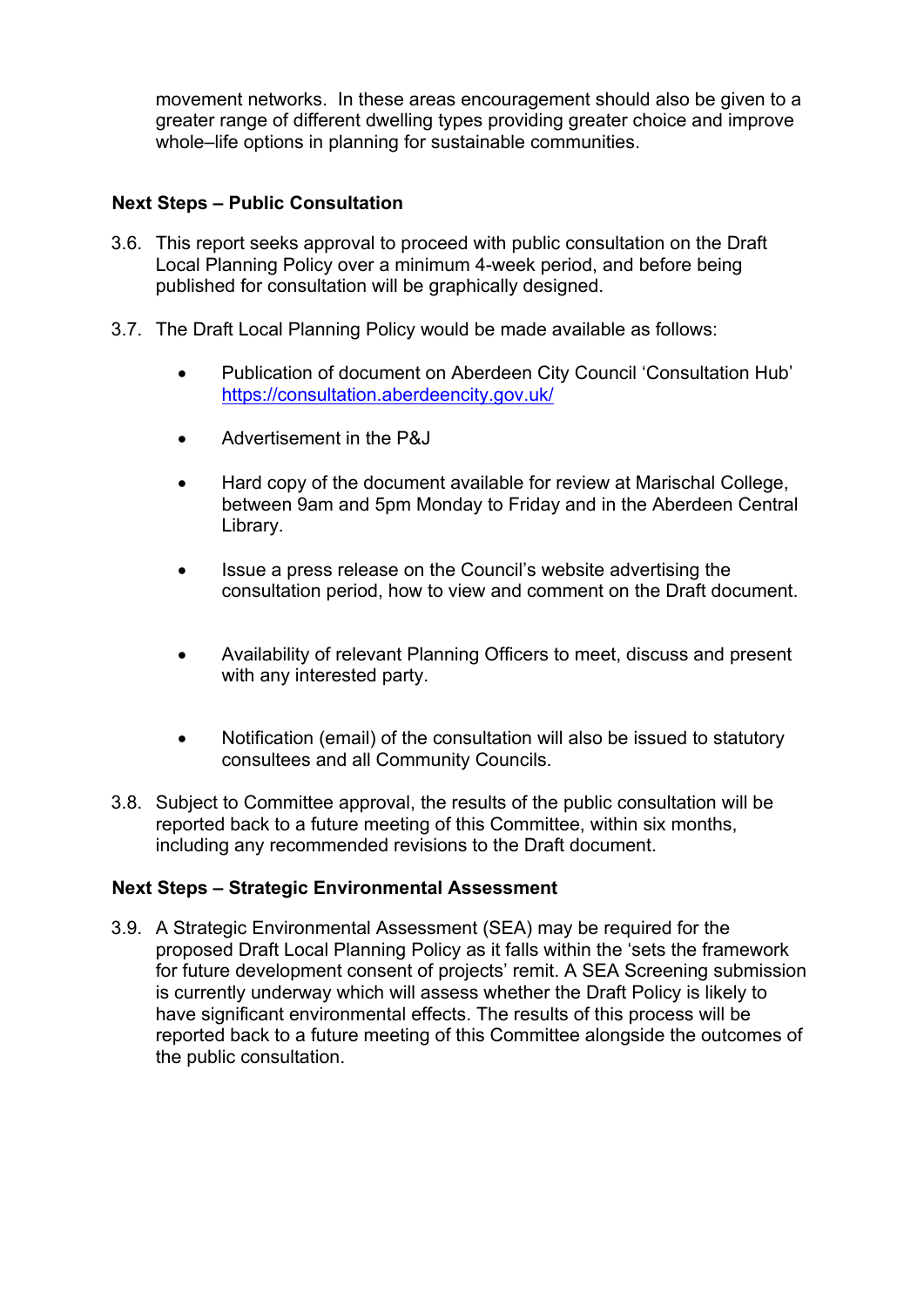### **4. FINANCIAL IMPLICATIONS**

4.1. There are no financial implications arising from approval of this report. The cost associated with external consultation and engagement will be met within the existing provisions of the Strategic Place Planning budget.

### **5. LEGAL IMPLICATIONS**

5.1. There are no legal implications arising from approval of this report.

#### **6. MANAGEMENT OF RISK**

| Category            | <b>Risk</b>                                                                                                                                                                             | Low $(L)$<br><b>Medium</b> | <b>Mitigation</b>                                                                                                                                                                                                      |
|---------------------|-----------------------------------------------------------------------------------------------------------------------------------------------------------------------------------------|----------------------------|------------------------------------------------------------------------------------------------------------------------------------------------------------------------------------------------------------------------|
|                     |                                                                                                                                                                                         | (M)<br>High (H)            |                                                                                                                                                                                                                        |
| <b>Financial</b>    | None                                                                                                                                                                                    | N/A                        | N/A                                                                                                                                                                                                                    |
| Legal               | None                                                                                                                                                                                    | N/A                        | N/A                                                                                                                                                                                                                    |
| <b>Employee</b>     | By not providing policy<br>direction Officers could<br>over time provide<br>inconsistent advice<br>resulting in longer<br>timescales to manage<br>and process planning<br>applications. | Low                        | The Draft Local Planning<br>Policy is to encourage<br>acceptable forms of<br>development in advance of<br>planning applications being<br>submitted. This enables<br>consistent advice for site-<br>specific proposals. |
| <b>Customer</b>     | By not providing a policy<br>direction the Customer<br>is open to developing<br>proposals that may not<br>be appropriate to the<br>site.                                                | Low                        | <b>Preparing Local Planning</b><br>Policy will provide greater<br>clarity, consistency and<br>certainty in the topic area.                                                                                             |
| <b>Environment</b>  | Not providing this policy<br>direction could result in<br>lost opportunities to<br>protect and enhance our<br>built environment with<br>appropriate forms of<br>development.            | Medium                     | <b>Local Planning Policy is</b><br>prepared in to give planning<br>direction and is a material<br>consideration in evaluation<br>and subject to Strategic<br><b>Environmental Assessment</b><br>screening.             |
| <b>Technology</b>   | None                                                                                                                                                                                    | N/A                        | N/A                                                                                                                                                                                                                    |
| <b>Reputational</b> | Not providing direction<br>opens the possibility of<br>inconsistency and<br>delays in decision<br>making.                                                                               | Medium                     | <b>Draft Local Planning Policy</b><br>illustrates the Council's<br>approach to development<br>matters to protect and<br>enhance our city through<br>clear and consistent means.                                        |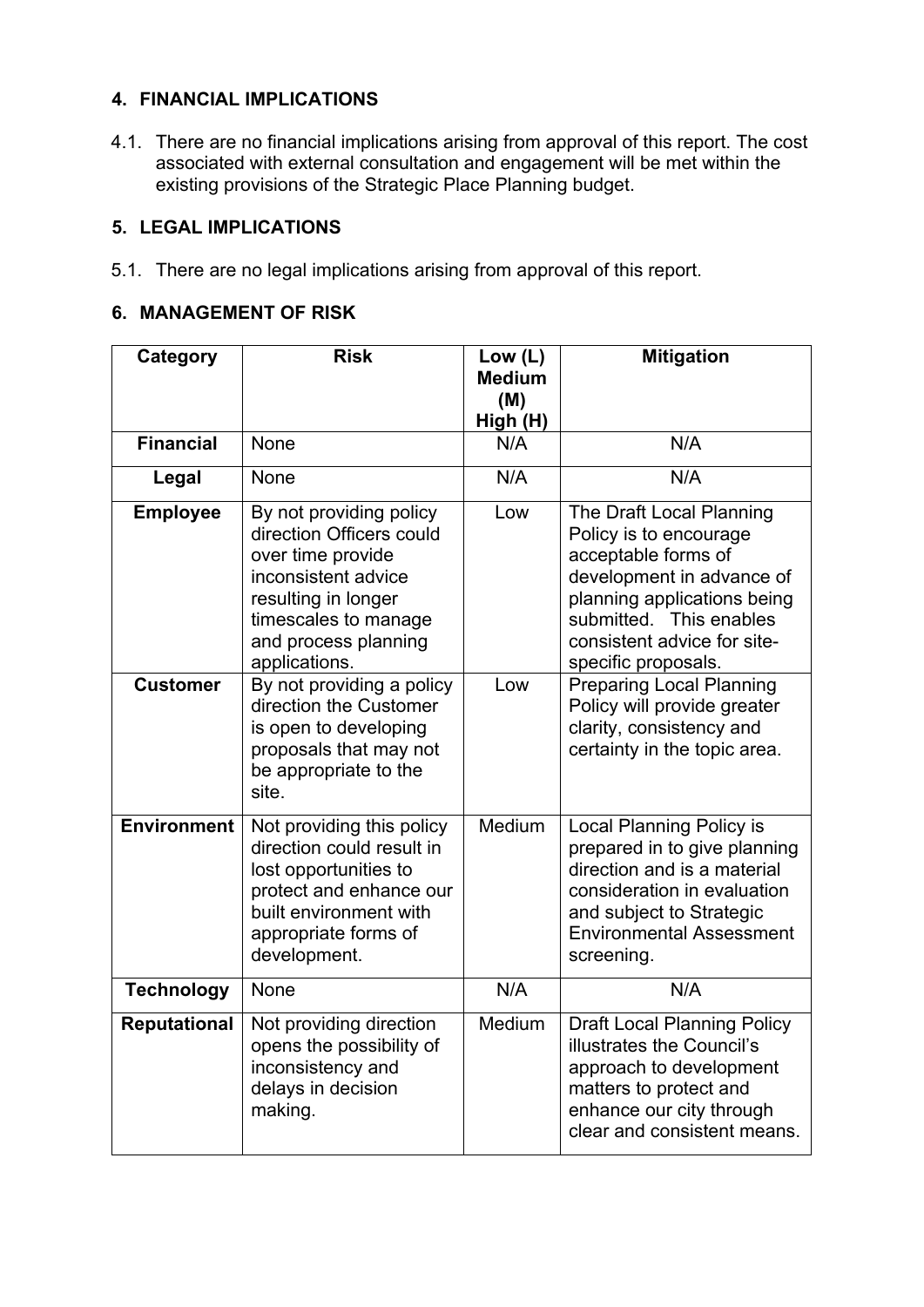# **7. OUTCOMES**

| <b>Local Outcome Improvement Plan Themes</b> |                                                                                                                                                                                                                                                                                                                                                                                                                                                                                                                                                                                                                                                                                                                                                                                    |
|----------------------------------------------|------------------------------------------------------------------------------------------------------------------------------------------------------------------------------------------------------------------------------------------------------------------------------------------------------------------------------------------------------------------------------------------------------------------------------------------------------------------------------------------------------------------------------------------------------------------------------------------------------------------------------------------------------------------------------------------------------------------------------------------------------------------------------------|
|                                              | <b>Impact of Report</b>                                                                                                                                                                                                                                                                                                                                                                                                                                                                                                                                                                                                                                                                                                                                                            |
| <b>Prosperous Economy</b>                    | Local Planning Policy provides a policy direction to<br>front-load planning matters, and stimulate ideas, at the<br>earliest stages of the development process. This advice<br>promotes the technical requirements for development<br>opportunities along lanes in the city centre, and in part<br>of the Albyn Place / Rubislaw conservation area as well<br>as in masterplanned areas to promote dwelling choice.<br>(Key Driver 1.3)                                                                                                                                                                                                                                                                                                                                            |
| <b>Prosperous People</b><br>(Adult)          | Promoting planning policy, that is subject to an inclusive<br>approach of public engagement and consultation gives<br>the opportunity for interested parties to shape and take<br>ownership of policy that guides<br>development in<br>of<br>Aberdeen.<br>The<br>consideration<br>residential<br>development opportunities along lanes within the city<br>centre and in part of the Albyn Place / Rubislaw<br>Conservation Area should provide further residential<br>choice in locations that are closest to the greatest<br>concentration of amenities and facilities in Aberdeen.<br>Increasing the resident population of these identified<br>areas increases the urban density and positive intensity<br>of the city as the heart of a wider city region. (Key Driver<br>7.1) |
| <b>Prosperous Place</b>                      | The Draft policy promotes sympathetic forms of<br>development in suitable locations to support an<br>attractive city where development opportunities are<br>capitalised upon for the benefit of the city. (Key Driver<br>14.1)                                                                                                                                                                                                                                                                                                                                                                                                                                                                                                                                                     |

| <b>Design Principles of Target Operating Model</b> |                                                                                                                                                                                                                                                                                                                                                                                                                                                                                                   |
|----------------------------------------------------|---------------------------------------------------------------------------------------------------------------------------------------------------------------------------------------------------------------------------------------------------------------------------------------------------------------------------------------------------------------------------------------------------------------------------------------------------------------------------------------------------|
|                                                    | <b>Impact of Report</b>                                                                                                                                                                                                                                                                                                                                                                                                                                                                           |
| <b>Customer Service Design</b>                     | The process of creating Local Planning Policy involves<br>engagement and consultation with interested parties in<br>order that they influence, shape and have ownership<br>of planning policy that directs development in the city.<br>provides front-loaded<br>technical<br>Draft<br>This<br>considerations at an early stage in the development<br>process when expenditure is relatively low, and the<br>considerations of the planning section are known in<br>order to plan for development. |
| <b>Organisational Design</b>                       | Local Planning Policy follows a rigorous internal                                                                                                                                                                                                                                                                                                                                                                                                                                                 |
|                                                    | collaborative process with colleagues from teams                                                                                                                                                                                                                                                                                                                                                                                                                                                  |
|                                                    | across the Strategic Place Planning Service.                                                                                                                                                                                                                                                                                                                                                                                                                                                      |
| Governance                                         | Local Planning Policy is governed through<br>the                                                                                                                                                                                                                                                                                                                                                                                                                                                  |
|                                                    | <b>Council's Committee Reporting Procedure.</b>                                                                                                                                                                                                                                                                                                                                                                                                                                                   |